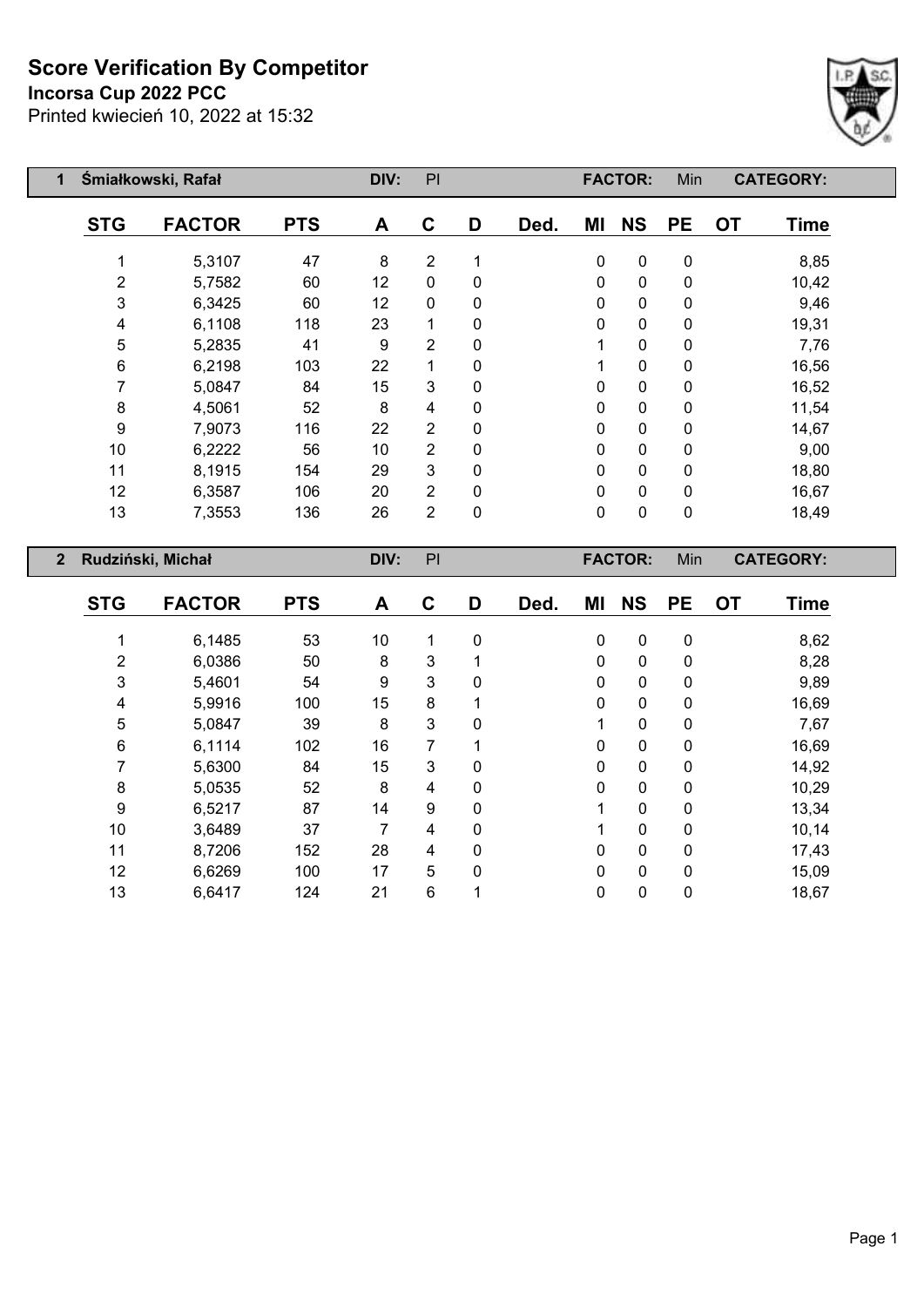#### **Incorsa Cup 2022 PCC**



| 3                       |            | Dudziński, Marcin |            | DIV: | PI             |   |      |    | <b>FACTOR:</b> | Min       | <b>CATEGORY:</b>         |  |
|-------------------------|------------|-------------------|------------|------|----------------|---|------|----|----------------|-----------|--------------------------|--|
|                         | <b>STG</b> | <b>FACTOR</b>     | <b>PTS</b> | A    | C              | D | Ded. | ΜI | <b>NS</b>      | <b>PE</b> | <b>OT</b><br><b>Time</b> |  |
|                         |            | 6,1043            | 55         | 11   | $\mathbf{0}$   | 0 |      | 0  | $\mathbf 0$    | 0         | 9,01                     |  |
|                         | 2          | 5,8754            | 50         | 7    | 5              | 0 |      | 0  | $\mathbf 0$    | 0         | 8,51                     |  |
|                         | 3          | 5,8309            | 60         | 12   | $\mathbf{0}$   | 0 |      | 0  | $\mathbf 0$    | 0         | 10,29                    |  |
|                         | 4          | 7,4027            | 116        | 22   | 2              | 0 |      | 0  | $\mathbf 0$    | 0         | 15,67                    |  |
|                         | 5          | 7,9659            | 56         | 10   | $\overline{2}$ | 0 |      | 0  | $\mathbf{0}$   | 0         | 7,03                     |  |
|                         | 6          | 7,4027            | 116        | 22   | $\overline{2}$ | 0 |      | 0  | $\mathbf 0$    | 0         | 15,67                    |  |
|                         | 7          | 5,8011            | 84         | 15   | 3              | 0 |      | 0  | 0              | 0         | 14,48                    |  |
|                         | 8          | 4,3513            | 54         | 9    | 3              | 0 |      | 0  | $\mathbf 0$    | 0         | 12,41                    |  |
|                         | 9          | 6,5169            | 116        | 22   | $\overline{2}$ | 0 |      | 0  | $\mathbf 0$    | 0         | 17,80                    |  |
|                         | 10         | 5,6585            | 58         | 11   |                | 0 |      | 0  | $\mathbf 0$    | 0         | 10,25                    |  |
|                         | 11         | 7,5056            | 133        | 25   | 6              | 0 |      |    | $\mathbf 0$    | 0         | 17,72                    |  |
|                         | 12         | 8,0128            | 100        | 17   | 5              | 0 |      | 0  | $\mathbf 0$    | 0         | 12,48                    |  |
|                         | 13         | 6,8817            | 128        | 22   | 6              | 0 |      | 0  | $\mathbf 0$    | 0         | 18,60                    |  |
| $\overline{\mathbf{4}}$ |            | Pawlak, Kazimierz |            | DIV: | PI             |   |      |    | <b>FACTOR:</b> | Min       | <b>CATEGORY:</b>         |  |

| <b>STG</b> | <b>FACTOR</b> | <b>PTS</b> | A  | C              | D            | Ded. | ΜI          | <b>NS</b>   | <b>PE</b> | <b>OT</b> | Time   |
|------------|---------------|------------|----|----------------|--------------|------|-------------|-------------|-----------|-----------|--------|
|            | 5,2423        | 53         | 10 | 1              | $\mathbf 0$  |      | $\mathbf 0$ | $\mathbf 0$ | 0         |           | 10, 11 |
| 2          | 5,9770        | 52         | 8  | 4              | $\Omega$     |      | 0           | $\mathbf 0$ | 0         |           | 8,70   |
| 3          | 5,0992        | 54         | 10 | 1              |              |      | 0           | $\mathbf 0$ | 0         |           | 10,59  |
| 4          | 5,2201        | 102        | 15 | 9              | $\mathbf{0}$ |      | 0           | $\mathbf 0$ | 0         |           | 19,54  |
| 5          | 6,4596        | 52         | 9  | $\overline{2}$ |              |      | 0           | $\mathbf 0$ | 0         |           | 8,05   |
| 6          | 6,0440        | 110        | 19 | 5              | $\mathbf 0$  |      | 0           | $\mathbf 0$ | 0         |           | 18,20  |
| 7          | 2,4773        | 82         | 14 | 4              | $\mathbf{0}$ |      | 0           | $\mathbf 0$ | 0         |           | 33,10  |
| 8          | 4,6997        | 54         | 9  | 3              | $\mathbf{0}$ |      | 0           | $\pmb{0}$   | 0         |           | 11,49  |
| 9          | 7,0388        | 116        | 22 | $\overline{2}$ | $\mathbf 0$  |      | 0           | $\mathbf 0$ | 0         |           | 16,48  |
| 10         | 3,8710        | 54         | 9  | 3              | $\Omega$     |      | 0           | $\mathbf 0$ | 0         |           | 13,95  |
| 11         | 8,1453        | 148        | 27 | 4              |              |      | 0           | $\mathbf 0$ | 0         |           | 18,17  |
| 12         | 5,0963        | 82         | 19 | $\overline{2}$ |              |      | 0           | $\mathbf 0$ | 2         |           | 16,09  |
| 13         | 7,2905        | 134        | 25 | 3              | 0            |      | 0           | 0           | 0         |           | 18,38  |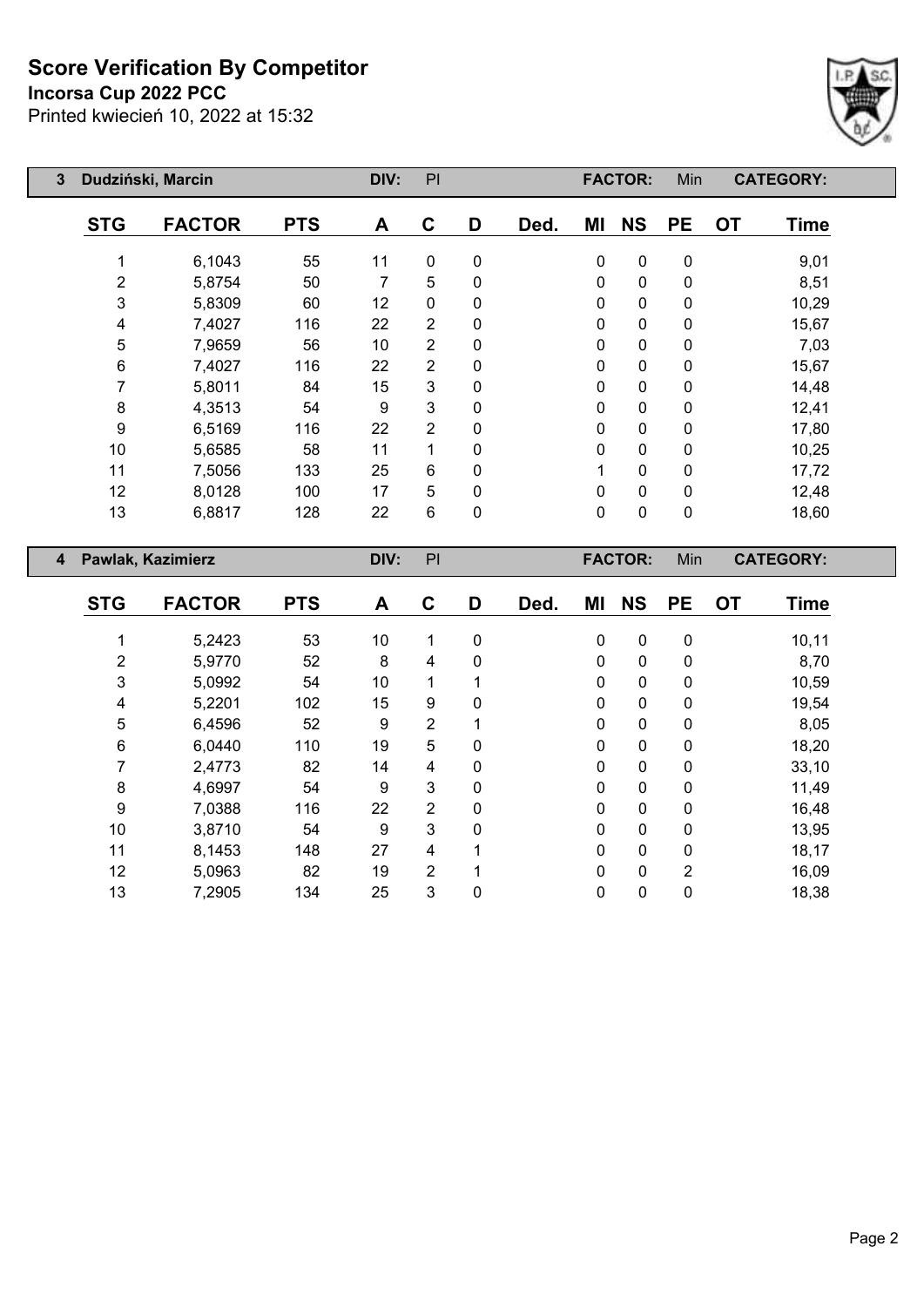#### **Incorsa Cup 2022 PCC**



| $5\overline{)}$ | <b>Cierpica, Tomasz</b> |               |            | DIV: | PI             |                |      |              | <b>FACTOR:</b> | Min       |           | <b>CATEGORY:</b> |  |
|-----------------|-------------------------|---------------|------------|------|----------------|----------------|------|--------------|----------------|-----------|-----------|------------------|--|
|                 | <b>STG</b>              | <b>FACTOR</b> | <b>PTS</b> | A    | C              | D              | Ded. | ΜI           | <b>NS</b>      | <b>PE</b> | <b>OT</b> | <b>Time</b>      |  |
|                 |                         | 6,1916        | 53         | 10   | 1              | 0              |      | $\pmb{0}$    | $\pmb{0}$      | 0         |           | 8,56             |  |
|                 | 2                       | 7,1625        | 52         | 9    | $\overline{2}$ |                |      | $\mathbf 0$  | $\mathbf 0$    | 0         |           | 7,26             |  |
|                 | 3                       | 5,9669        | 54         | 9    | 3              | 0              |      | 0            | $\mathbf 0$    | 0         |           | 9,05             |  |
|                 | 4                       | 5,2394        | 93         | 17   | 6              | 0              |      |              | $\mathbf 0$    | 0         |           | 17,75            |  |
|                 | 5                       | 5,5198        | 60         | 12   | $\mathbf{0}$   | 0              |      | $\mathbf 0$  | $\mathbf 0$    | 0         |           | 10,87            |  |
|                 | 6                       | 6,1481        | 98         | 15   | 7              | $\overline{2}$ |      | $\mathbf{0}$ | $\mathbf 0$    | 0         |           | 15,94            |  |
|                 | 7                       | 5,1806        | 76         | 12   | 5              |                |      | $\mathbf 0$  | $\mathbf 0$    | 0         |           | 14,67            |  |
|                 | 8                       | 4,5000        | 54         | 9    | 3              | 0              |      | $\mathbf 0$  | $\pmb{0}$      | 0         |           | 12,00            |  |
|                 | 9                       | 8,2317        | 108        | 18   | 6              | 0              |      | $\mathbf 0$  | $\pmb{0}$      | 0         |           | 13,12            |  |
|                 | 10                      | 7,4689        | 54         | 9    | 3              | 0              |      | $\mathbf 0$  | $\mathbf 0$    | 0         |           | 7,23             |  |
|                 | 11                      | 7,8645        | 130        | 20   | 9              | 3              |      | 0            | $\mathbf 0$    | 0         |           | 16,53            |  |
|                 | 12                      | 7,2323        | 104        | 19   | 3              | 0              |      | $\mathbf 0$  | 0              | 0         |           | 14,38            |  |
|                 | 13                      | 6,0716        | 117        | 23   | 4              | 0              |      | 1            | $\pmb{0}$      | 0         |           | 19,27            |  |
|                 |                         |               |            |      |                |                |      |              |                |           |           |                  |  |

| $\overline{7}$ |            | <b>Wichary, Andrzej</b> |            | DIV: | PI             |          |      |              | <b>FACTOR:</b> | Min         |           | <b>CATEGORY:</b> |
|----------------|------------|-------------------------|------------|------|----------------|----------|------|--------------|----------------|-------------|-----------|------------------|
|                | <b>STG</b> | <b>FACTOR</b>           | <b>PTS</b> | A    | C              | D        | Ded. | ΜI           | <b>NS</b>      | <b>PE</b>   | <b>OT</b> | <b>Time</b>      |
|                |            | 4,8156                  | 47         | 8    | $\overline{2}$ |          |      | $\mathbf 0$  | $\mathbf 0$    | $\mathbf 0$ |           | 9,76             |
|                | 2          | 5,5291                  | 58         | 11   |                | 0        |      | 0            | 0              | 0           |           | 10,49            |
|                | 3          | 4,9615                  | 58         | 11   |                | 0        |      | $\mathbf{0}$ | 0              | 0           |           | 11,69            |
|                | 4          | 5,1913                  | 114        | 21   | 3              | 0        |      | 0            | 0              | 0           |           | 21,96            |
|                | 5          | 6,6820                  | 58         | 11   |                | 0        |      | 0            | 0              | 0           |           | 8,68             |
|                | 6          | 6,0638                  | 116        | 22   | $\overline{2}$ | 0        |      | 0            | 0              | 0           |           | 19,13            |
|                | 7          | 4,1011                  | 73         | 16   |                | 0        |      | 1            | 0              | 0           |           | 17,80            |
|                | 8          | 4,3029                  | 50         | 8    | 3              |          |      | 0            | 0              | 0           |           | 11,62            |
|                | 9          | 7,4407                  | 116        | 22   | $\overline{2}$ | 0        |      | 0            | 0              | 0           |           | 15,59            |
|                | 10         | 5,7143                  | 56         | 10   | $\overline{2}$ | 0        |      | 0            | 0              | 0           |           | 9,80             |
|                | 11         | 7,4664                  | 150        | 27   | 5              | $\Omega$ |      | 0            | 0              | 0           |           | 20,09            |
|                | 12         | 6,8225                  | 108        | 21   | 1              | 0        |      | 0            | 0              | $\mathbf 0$ |           | 15,83            |
|                | 13         | 6,9486                  | 138        | 27   |                | 0        |      | 0            | 0              | 0           |           | 19,86            |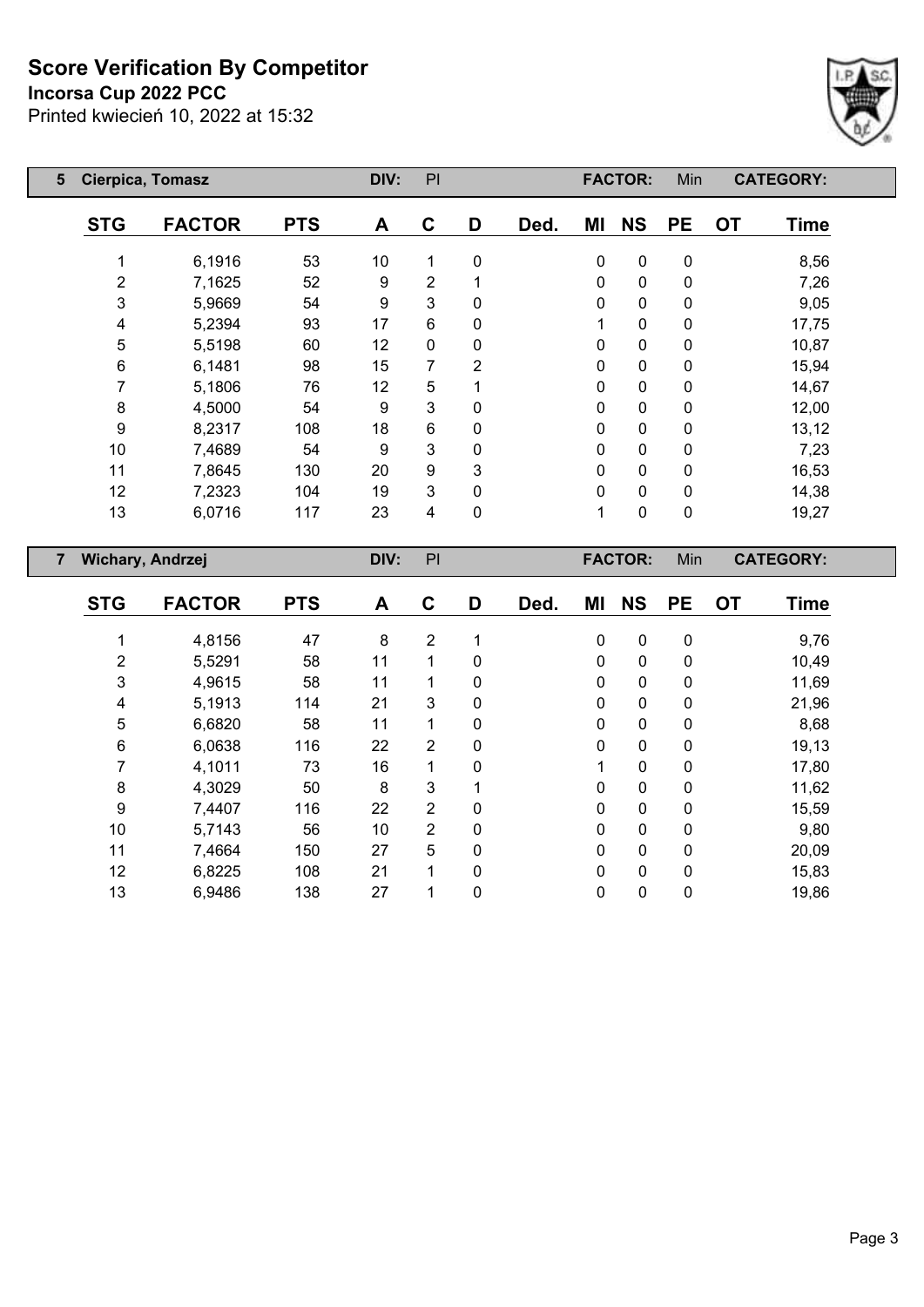## **Incorsa Cup 2022 PCC**



| 8 | Danieluk, Paweł |               |            | DIV: | PI             |             |      |    | <b>FACTOR:</b> | Min       |           | <b>CATEGORY:</b> |  |
|---|-----------------|---------------|------------|------|----------------|-------------|------|----|----------------|-----------|-----------|------------------|--|
|   | <b>STG</b>      | <b>FACTOR</b> | <b>PTS</b> | A    | C              | D           | Ded. | ΜI | <b>NS</b>      | <b>PE</b> | <b>OT</b> | <b>Time</b>      |  |
|   |                 | 6,1700        | 53         | 10   | 1              | $\pmb{0}$   |      | 0  | $\pmb{0}$      | 0         |           | 8,59             |  |
|   | $\overline{2}$  | 6,1050        | 50         | 7    | 5              | 0           |      | 0  | $\mathbf 0$    | 0         |           | 8,19             |  |
|   | 3               | 6,4133        | 54         | 9    | 3              | $\Omega$    |      | 0  | $\pmb{0}$      | 0         |           | 8,42             |  |
|   | 4               | 5,5094        | 106        | 18   | 5              |             |      | 0  | $\mathbf 0$    | 0         |           | 19,24            |  |
|   | 5               | 6,5789        | 50         | 7    | 5              | $\Omega$    |      | 0  | $\pmb{0}$      | 0         |           | 7,60             |  |
|   | 6               | 7,2386        | 108        | 19   | 4              |             |      | 0  | $\mathbf 0$    | 0         |           | 14,92            |  |
|   |                 | 5,6414        | 84         | 15   | 3              | $\mathbf 0$ |      | 0  | $\pmb{0}$      | 0         |           | 14,89            |  |
|   | 8               | 3,4525        | 56         | 10   | $\overline{2}$ | $\mathbf 0$ |      | 0  | $\pmb{0}$      | 0         |           | 16,22            |  |
|   | 9               | 6,8528        | 108        | 18   | 6              | $\mathbf 0$ |      | 0  | $\pmb{0}$      | 0         |           | 15,76            |  |
|   | 10              | 7,2973        | 54         | 9    | 3              | 0           |      | 0  | $\pmb{0}$      | 0         |           | 7,40             |  |
|   | 11              | 8,1208        | 156        | 30   | $\overline{2}$ | 0           |      | 0  | $\mathbf 0$    | 0         |           | 19,21            |  |
|   | 12              | 6,8436        | 98         | 17   | 4              |             |      | 0  | $\pmb{0}$      | 0         |           | 14,32            |  |
|   | 13              | 6,9307        | 126        | 21   | 7              | $\mathbf 0$ |      | 0  | $\pmb{0}$      | 0         |           | 18,18            |  |
|   |                 |               |            |      |                |             |      |    |                |           |           |                  |  |

| 9 | Lenarczyk, Piotr |               |            | DIV: | PI             |   |      |             | <b>FACTOR:</b> | Min            |           | <b>CATEGORY:</b> |  |
|---|------------------|---------------|------------|------|----------------|---|------|-------------|----------------|----------------|-----------|------------------|--|
|   | <b>STG</b>       | <b>FACTOR</b> | <b>PTS</b> | A    | C              | D | Ded. | ΜI          | <b>NS</b>      | <b>PE</b>      | <b>OT</b> | <b>Time</b>      |  |
|   |                  | 4,5131        | 38         | 9    | 1              | 0 |      | 1           | $\mathbf 0$    | $\mathbf 0$    |           | 8,42             |  |
|   | $\overline{2}$   | 6,4230        | 58         | 11   | 1              | 0 |      | 0           | $\mathbf 0$    | $\mathbf 0$    |           | 9,03             |  |
|   | 3                | 5,5985        | 58         | 11   | 1              | 0 |      | $\mathbf 0$ | $\pmb{0}$      | $\mathbf 0$    |           | 10,36            |  |
|   | 4                | 5,3207        | 112        | 20   | 4              | 0 |      | 0           | $\pmb{0}$      | $\mathbf 0$    |           | 21,05            |  |
|   | 5                | 5,7087        | 58         | 11   | 1              | 0 |      | $\pmb{0}$   | $\pmb{0}$      | $\mathbf 0$    |           | 10,16            |  |
|   | 6                | 4,0197        | 98         | 16   | 5              | 3 |      | 0           | $\mathbf 0$    | $\mathbf 0$    |           | 24,38            |  |
|   | 7                | 3,1798        | 58         | 12   | 6              | 0 |      | 0           | $\mathbf 0$    | $\overline{2}$ |           | 18,24            |  |
|   | 8                | 4,6319        | 56         | 10   | $\overline{2}$ | 0 |      | $\mathbf 0$ | $\pmb{0}$      | $\mathbf 0$    |           | 12,09            |  |
|   | 9                | 7,3744        | 116        | 22   | $\overline{2}$ | 0 |      | 0           | $\pmb{0}$      | $\mathbf 0$    |           | 15,73            |  |
|   | 10               | 6,1311        | 58         | 11   | 1              | 0 |      | $\mathbf 0$ | $\pmb{0}$      | $\mathbf 0$    |           | 9,46             |  |
|   | 11               | 8,8889        | 152        | 28   | 4              | 0 |      | 0           | $\pmb{0}$      | $\mathbf 0$    |           | 17,10            |  |
|   | 12               | 6,4809        | 100        | 18   | 3              |   |      | 0           | $\mathbf 0$    | $\mathbf 0$    |           | 15,43            |  |
|   | 13               | 3,5142        | 125        | 27   | 0              | 0 |      | 1           | $\pmb{0}$      | 0              |           | 35,57            |  |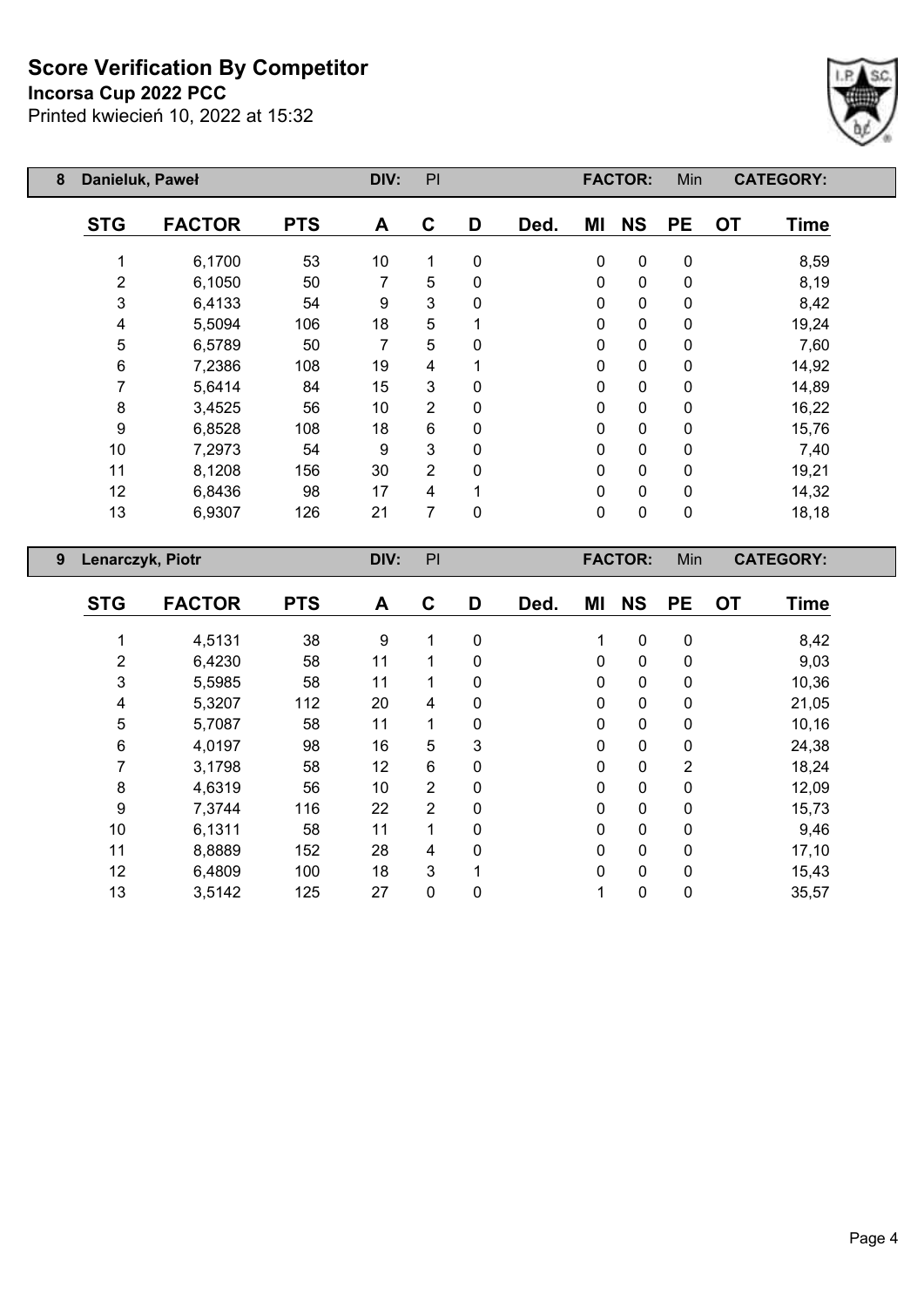## **Incorsa Cup 2022 PCC**



| 10 |            | Borkowski, Łukasz   |            | DIV: | PI             |   |      |             | <b>FACTOR:</b> | Min         |           | <b>CATEGORY:</b> |  |
|----|------------|---------------------|------------|------|----------------|---|------|-------------|----------------|-------------|-----------|------------------|--|
|    | <b>STG</b> | <b>FACTOR</b>       | <b>PTS</b> | A    | C              | D | Ded. | ΜI          | <b>NS</b>      | <b>PE</b>   | <b>OT</b> | <b>Time</b>      |  |
|    |            | 5,8178              | 53         | 10   | 1              | 0 |      | 0           | 0              | $\pmb{0}$   |           | 9,11             |  |
|    | 2          | 7,4359              | 58         | 11   | 1              | 0 |      | $\mathbf 0$ | 0              | 0           |           | 7,80             |  |
|    | 3          | 5,5804              | 50         | 7    | 5              | 0 |      | 0           | 0              | $\mathbf 0$ |           | 8,96             |  |
|    | 4          | 5,3166              | 110        | 19   | 5              | 0 |      | 0           | 0              | 0           |           | 20,69            |  |
|    | 5          | 6,6401              | 50         | 7    | 5              | 0 |      | 0           | 0              | 0           |           | 7,53             |  |
|    | 6          | 5,6680              | 112        | 20   | 4              | 0 |      | 0           | 0              | 0           |           | 19,76            |  |
|    | 7          | 4,7014              | 74         | 11   | 6              |   |      | 0           | 0              | 0           |           | 15,74            |  |
|    | 8          | 5,3486              | 56         | 10   | $\overline{2}$ | 0 |      | 0           | 0              | $\pmb{0}$   |           | 10,47            |  |
|    | 9          | 8,5236              | 112        | 20   | 4              | 0 |      | 0           | 0              | 0           |           | 13,14            |  |
|    | 10         | 6,6327              | 52         | 8    | 4              | 0 |      | 0           | 0              | 0           |           | 7,84             |  |
|    | 11         | 4,9242              | 117        | 23   | 7              |   |      |             | 1              | 0           |           | 23,76            |  |
|    | 12         | 7,0453              | 98         | 16   | 6              | 0 |      | $\Omega$    | 0              | $\pmb{0}$   |           | 13,91            |  |
|    | 13         | 6,7086              | 128        | 22   | $6\phantom{1}$ | 0 |      | 0           | 0              | $\pmb{0}$   |           | 19,08            |  |
| 11 |            | Włoczewski, Mateusz |            | DIV: | PI             |   |      |             | <b>FACTOR:</b> | Min         |           | <b>CATEGORY:</b> |  |
|    | <b>STG</b> | <b>FACTOR</b>       | <b>PTS</b> | A    | C              | D | Ded. | ΜI          | <b>NS</b>      | <b>PE</b>   | <b>OT</b> | Time             |  |

| <b>STG</b> | <b>FACTOR</b> | <b>PTS</b> | A  | C              | D        | Ded. | ΜI           | <b>NS</b>    | <b>PE</b> | <b>OT</b> | Time  |
|------------|---------------|------------|----|----------------|----------|------|--------------|--------------|-----------|-----------|-------|
|            | 5,7562        | 51         | 9  | 2              | 0        |      | 0            | 0            | 0         |           | 8,86  |
| 2          | 6,3527        | 58         | 11 | 1              | 0        |      | $\mathbf{0}$ | $\mathbf{0}$ | 0         |           | 9,13  |
| 3          | 4,0704        | 37         | 7  | 4              | 0        |      |              | 0            | 0         |           | 9,09  |
| 4          | 5,5202        | 104        | 17 | 6              | 1        |      | 0            | 0            | 0         |           | 18,84 |
| 5          | 4,6638        | 43         | 10 | 1              | 0        |      |              | 0            | 0         |           | 9,22  |
| 6          | 6,4475        | 100        | 15 | 8              |          |      | 0            | 0            | 0         |           | 15,51 |
|            | 5,7625        | 82         | 14 | 4              | $\Omega$ |      | 0            | 0            | 0         |           | 14,23 |
| 8          | 4,8485        | 56         | 10 | $\overline{2}$ | 0        |      | 0            | 0            | 0         |           | 11,55 |
| 9          | 7,8628        | 110        | 20 | 3              | 1        |      | $\Omega$     | $\mathbf{0}$ | $\Omega$  |           | 13,99 |
| 10         | 5,9794        | 58         | 11 | 1              | 0        |      | 0            | 0            | 0         |           | 9,70  |
| 11         | 8,3333        | 142        | 23 | 9              | $\Omega$ |      | $\Omega$     | $\mathbf{0}$ | $\Omega$  |           | 17,04 |
| 12         | 7,0981        | 102        | 18 | 4              | 0        |      | $\mathbf{0}$ | 0            | 0         |           | 14,37 |
| 13         | 7,2480        | 128        | 22 | 6              | 0        |      | 0            | 0            | 0         |           | 17,66 |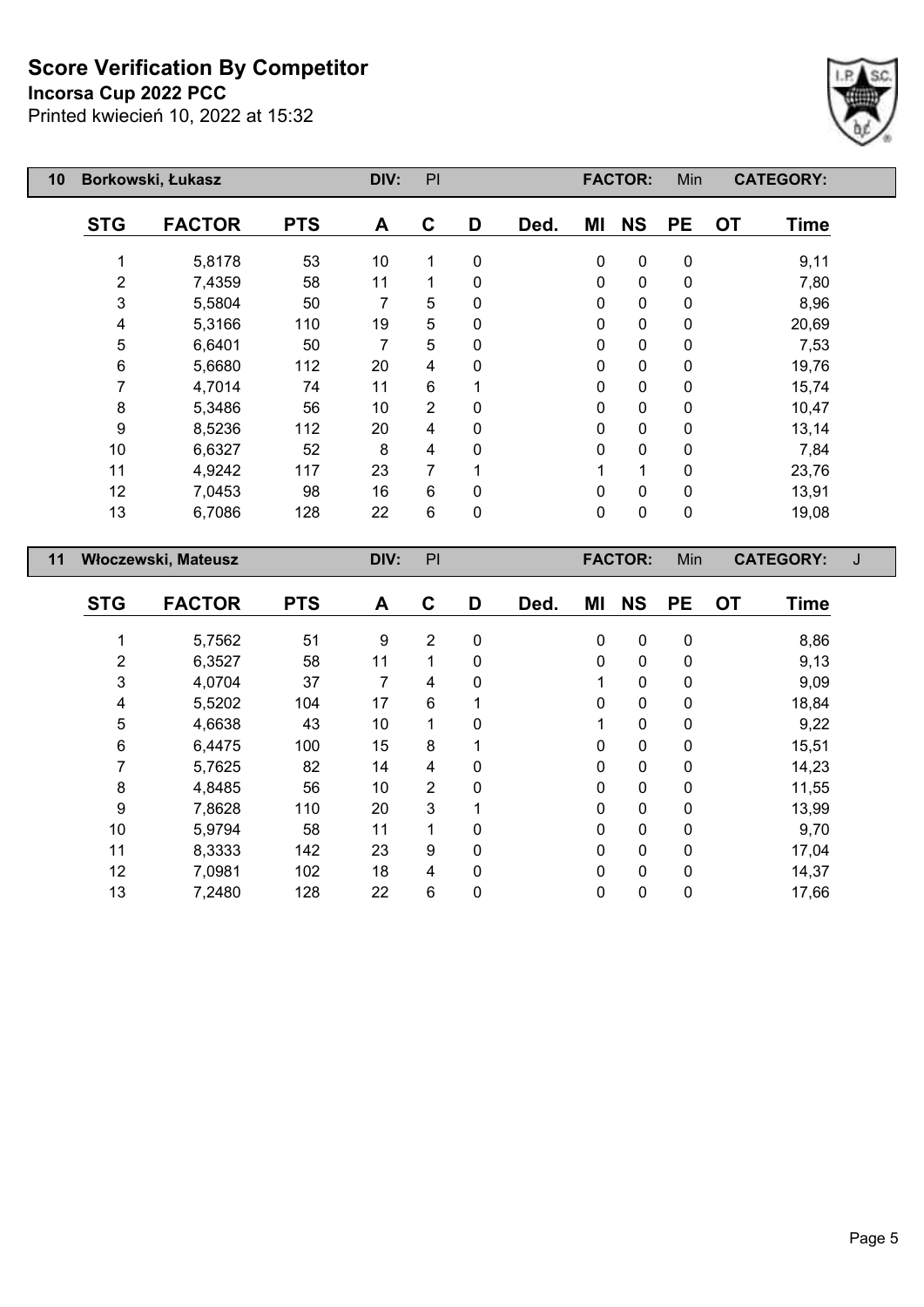## **Incorsa Cup 2022 PCC**



| 12 | Hvozdz, Piotr    |               |            | DIV:           | PI             |                |      |                | <b>FACTOR:</b> | Min            |           | <b>CATEGORY:</b> |
|----|------------------|---------------|------------|----------------|----------------|----------------|------|----------------|----------------|----------------|-----------|------------------|
|    | <b>STG</b>       | <b>FACTOR</b> | <b>PTS</b> | A              | C              | D              | Ded. | ΜI             | <b>NS</b>      | <b>PE</b>      | <b>OT</b> | <b>Time</b>      |
|    |                  | 4,9683        | 47         | 8              | $\overline{2}$ |                |      | $\mathbf 0$    | $\pmb{0}$      | $\mathbf 0$    |           | 9,46             |
|    | $\overline{2}$   | 3,9192        | 33         | $6\phantom{1}$ | 4              |                |      | 1              | $\pmb{0}$      | $\mathbf 0$    |           | 8,42             |
|    | 3                | 2,5705        | 31         | $6\phantom{1}$ | 3              | $\overline{2}$ |      | 1              | $\pmb{0}$      | $\mathbf 0$    |           | 12,06            |
|    | 4                | 4,8679        | 94         | 14             | 7              | 3              |      | $\mathbf{0}$   | $\pmb{0}$      | $\pmb{0}$      |           | 19,31            |
|    | 5                | 5,3131        | 56         | 10             | $\overline{2}$ | 0              |      | 0              | $\pmb{0}$      | $\mathbf 0$    |           | 10,54            |
|    | 6                | 2,7297        | 41         | 15             | 5              |                |      | 3              | $\mathbf 0$    | $\overline{2}$ |           | 15,02            |
|    | 7                | 4,5514        | 70         | 10             | 6              | 2              |      | 0              | $\mathbf 0$    | $\mathbf 0$    |           | 15,38            |
|    | 8                | 1,5046        | 28         | 9              | 1              | $\mathbf{0}$   |      | $\overline{2}$ | $\mathbf 0$    | $\mathbf 0$    |           | 18,61            |
|    | $\boldsymbol{9}$ | 6,4118        | 104        | 16             | 8              | $\mathbf{0}$   |      | $\mathbf 0$    | $\mathbf 0$    | $\mathbf 0$    |           | 16,22            |
|    | 10               | 5,4113        | 50         | 7              | 5              | $\mathbf 0$    |      | $\mathbf 0$    | $\mathbf 0$    | $\mathbf 0$    |           | 9,24             |
|    | 11               | 6,9895        | 140        | 23             | 8              |                |      | $\mathbf 0$    | $\pmb{0}$      | $\mathbf 0$    |           | 20,03            |
|    | 12               | 4,5918        | 90         | 15             | 4              | 3              |      | $\mathbf 0$    | $\mathbf 0$    | $\pmb{0}$      |           | 19,60            |
|    | 13               | 4,6185        | 115        | 23             | 3              | 1              |      | 1              | $\pmb{0}$      | $\pmb{0}$      |           | 24,90            |
| 13 | Bulda, Łukasz    |               |            | DIV:           | PI             |                |      |                | <b>FACTOR:</b> | Min            |           | <b>CATEGORY:</b> |

| <b>STG</b> | <b>FACTOR</b> | <b>PTS</b> | A  | C            | D        | Ded. | ΜI           | <b>NS</b>   | <b>PE</b>    | <b>OT</b> | <b>Time</b> |
|------------|---------------|------------|----|--------------|----------|------|--------------|-------------|--------------|-----------|-------------|
|            | 5,4945        | 55         | 11 | $\mathbf 0$  | 0        |      | 0            | $\pmb{0}$   | $\mathbf 0$  |           | 10,01       |
| 2          | 6,1105        | 52         | 8  | 4            | 0        |      | 0            | $\mathbf 0$ | 0            |           | 8,51        |
| 3          | 5,7332        | 52         | 8  | 4            | 0        |      | 0            | $\mathbf 0$ | 0            |           | 9,07        |
| 4          | 5,8109        | 110        | 19 | 5            | 0        |      | 0            | $\mathbf 0$ | 0            |           | 18,93       |
| 5          | 6,5139        | 54         | 9  | 3            | 0        |      | 0            | $\mathbf 0$ | $\mathbf{0}$ |           | 8,29        |
| 6          | 6,2060        | 97         | 19 | 4            | 0        |      | 1            | $\mathbf 0$ | 0            |           | 15,63       |
|            | 5,4422        | 80         | 13 | 5            | 0        |      | 0            | $\mathbf 0$ | 0            |           | 14,70       |
| 8          | 5,4280        | 52         | 8  | 4            | 0        |      | 0            | $\mathbf 0$ | $\mathbf{0}$ |           | 9,58        |
| 9          | 5,8228        | 92         | 17 | 5            | 2        |      | 0            | $\mathbf 0$ |              |           | 15,80       |
| 10         | 6,6584        | 54         | 9  | $\mathbf{3}$ | $\Omega$ |      | $\mathbf{0}$ | $\mathbf 0$ | 0            |           | 8,11        |
| 11         | 6,5256        | 148        | 26 | 6            | 0        |      | 0            | $\mathbf 0$ | 0            |           | 22,68       |
| 12         | 6,7358        | 104        | 19 | 3            | 0        |      | 0            | $\mathbf 0$ | $\mathbf{0}$ |           | 15,44       |
| 13         | 7,1654        | 136        | 26 | 2            | 0        |      | 0            | $\mathbf 0$ | 0            |           | 18,98       |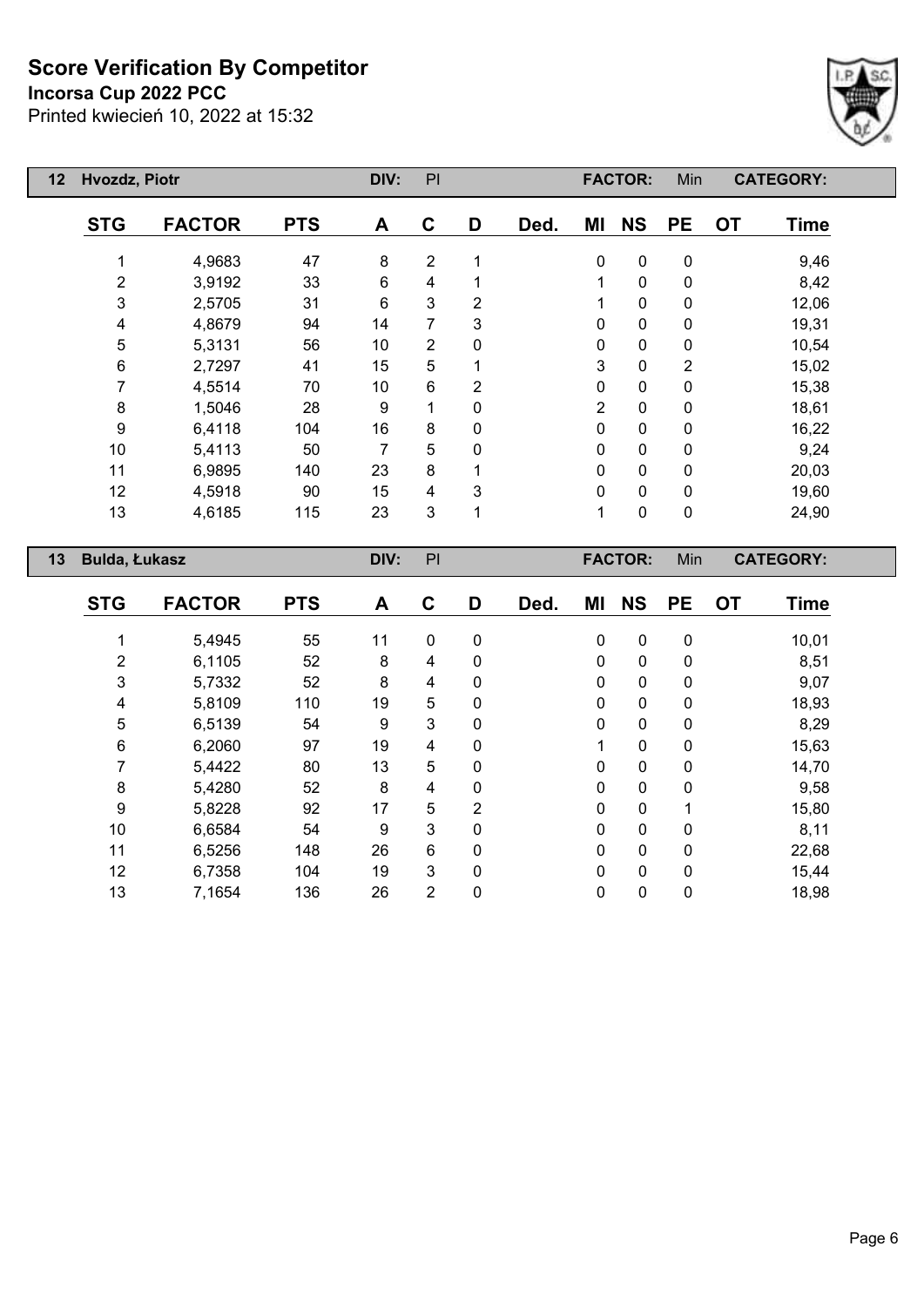## **Incorsa Cup 2022 PCC**



| Włoczewski, Adam<br>14         |                |               |            | DIV:              | PI             |                |      |                | <b>FACTOR:</b> | Min         | <b>CATEGORY:</b>         |  |
|--------------------------------|----------------|---------------|------------|-------------------|----------------|----------------|------|----------------|----------------|-------------|--------------------------|--|
|                                | <b>STG</b>     | <b>FACTOR</b> | <b>PTS</b> | A                 | C              | D              | Ded. | ΜI             | <b>NS</b>      | <b>PE</b>   | <b>OT</b><br><b>Time</b> |  |
|                                |                | 2,7611        | 23         | 8                 | 1              | $\mathbf 0$    |      | $\overline{2}$ | $\pmb{0}$      | $\pmb{0}$   | 8,33                     |  |
|                                | $\overline{2}$ | 6,4596        | 52         | 8                 | 4              | 0              |      | 0              | $\pmb{0}$      | $\pmb{0}$   | 8,05                     |  |
|                                | 3              | 5,4309        | 46         | 5                 | 7              | 0              |      | 0              | $\pmb{0}$      | $\mathbf 0$ | 8,47                     |  |
|                                | 4              | 4,9044        | 100        | 15                | 8              |                |      | 0              | $\pmb{0}$      | $\mathbf 0$ | 20,39                    |  |
|                                | 5              | 5,1392        | 48         | 8                 | $\overline{2}$ | $\overline{2}$ |      | $\Omega$       | $\mathbf 0$    | $\mathbf 0$ | 9,34                     |  |
|                                | 6              | 7,0634        | 108        | 19                | 4              |                |      | $\Omega$       | $\pmb{0}$      | $\mathbf 0$ | 15,29                    |  |
|                                | 7              | 3,2237        | 50         | 11                | 5              | $\mathbf{0}$   |      | 2              | $\mathbf 0$    | $\mathbf 0$ | 15,51                    |  |
|                                | 8              | 5,1458        | 60         | $12 \overline{ }$ | 0              | $\mathbf{0}$   |      | $\Omega$       | $\mathbf 0$    | $\mathbf 0$ | 11,66                    |  |
|                                | 9              | 8,1169        | 100        | 16                | 6              | $\overline{2}$ |      | $\Omega$       | $\mathbf 0$    | $\mathbf 0$ | 12,32                    |  |
|                                | 10             | 5,1948        | 44         | 6                 | 4              | 2              |      | 0              | $\mathbf 0$    | $\mathbf 0$ | 8,47                     |  |
|                                | 11             | 6,4045        | 114        | 22                | 8              | 0              |      | $\overline{2}$ | $\mathbf 0$    | $\mathbf 0$ | 17,80                    |  |
|                                | 12             | 5,0869        | 79         | 14                | 6              |                |      | 1              | $\mathbf 0$    | $\mathbf 0$ | 15,53                    |  |
|                                | 13             | 6,2366        | 116        | 17                | 10             | 1              |      | 0              | $\mathbf 0$    | $\mathbf 0$ | 18,60                    |  |
| 15<br><b>Merckushov, Anton</b> |                |               |            | DIV:              | PI             |                |      |                | <b>FACTOR:</b> | Min         | <b>CATEGORY:</b>         |  |

| <b>STG</b>     | <b>FACTOR</b> | <b>PTS</b> | A  | C              | D | Ded. | ΜI           | <b>NS</b>    | <b>PE</b>    | <b>OT</b> | <b>Time</b> |
|----------------|---------------|------------|----|----------------|---|------|--------------|--------------|--------------|-----------|-------------|
|                | 4,0263        | 49         | 8  | 3              | 0 |      | $\mathbf 0$  | 0            | 0            |           | 12,17       |
| $\overline{2}$ | 5,5133        | 58         | 11 | 1              | 0 |      | $\mathbf{0}$ | 0            | 0            |           | 10,52       |
| 3              | 5,4614        | 58         | 11 | 1              | 0 |      | 0            | 0            | 0            |           | 10,62       |
| 4              | 3,6108        | 108        | 18 | 6              | 0 |      | 0            | 0            | 0            |           | 29,91       |
| 5              | 6,0302        | 60         | 12 | $\mathbf 0$    | 0 |      | 0            | $\mathbf 0$  | $\Omega$     |           | 9,95        |
| 6              | 5,3780        | 106        | 18 | 5              |   |      | 0            | $\mathbf 0$  | $\mathbf{0}$ |           | 19,71       |
|                | 4,7566        | 86         | 16 | $\overline{2}$ | 0 |      | 0            | $\mathbf 0$  | $\mathbf{0}$ |           | 18,08       |
| 8              | 4,1987        | 60         | 12 | $\mathbf 0$    | 0 |      | $\Omega$     | 0            | $\mathbf{0}$ |           | 14,29       |
| 9              | 7,3201        | 118        | 23 | $\mathbf{1}$   | 0 |      | 0            | 0            | 0            |           | 16, 12      |
| 10             | 5,4217        | 54         | 9  | 3              | 0 |      | $\Omega$     | $\mathbf{0}$ | $\Omega$     |           | 9,96        |
| 11             | 7,2411        | 158        | 31 | 1              | 0 |      | 0            | 0            | 0            |           | 21,82       |
| 12             | 4,5515        | 102        | 18 | 4              | 0 |      | 0            | 0            | $\mathbf{0}$ |           | 22,41       |
| 13             | 5,5349        | 134        | 25 | 3              | 0 |      | 0            | 0            | 0            |           | 24,21       |